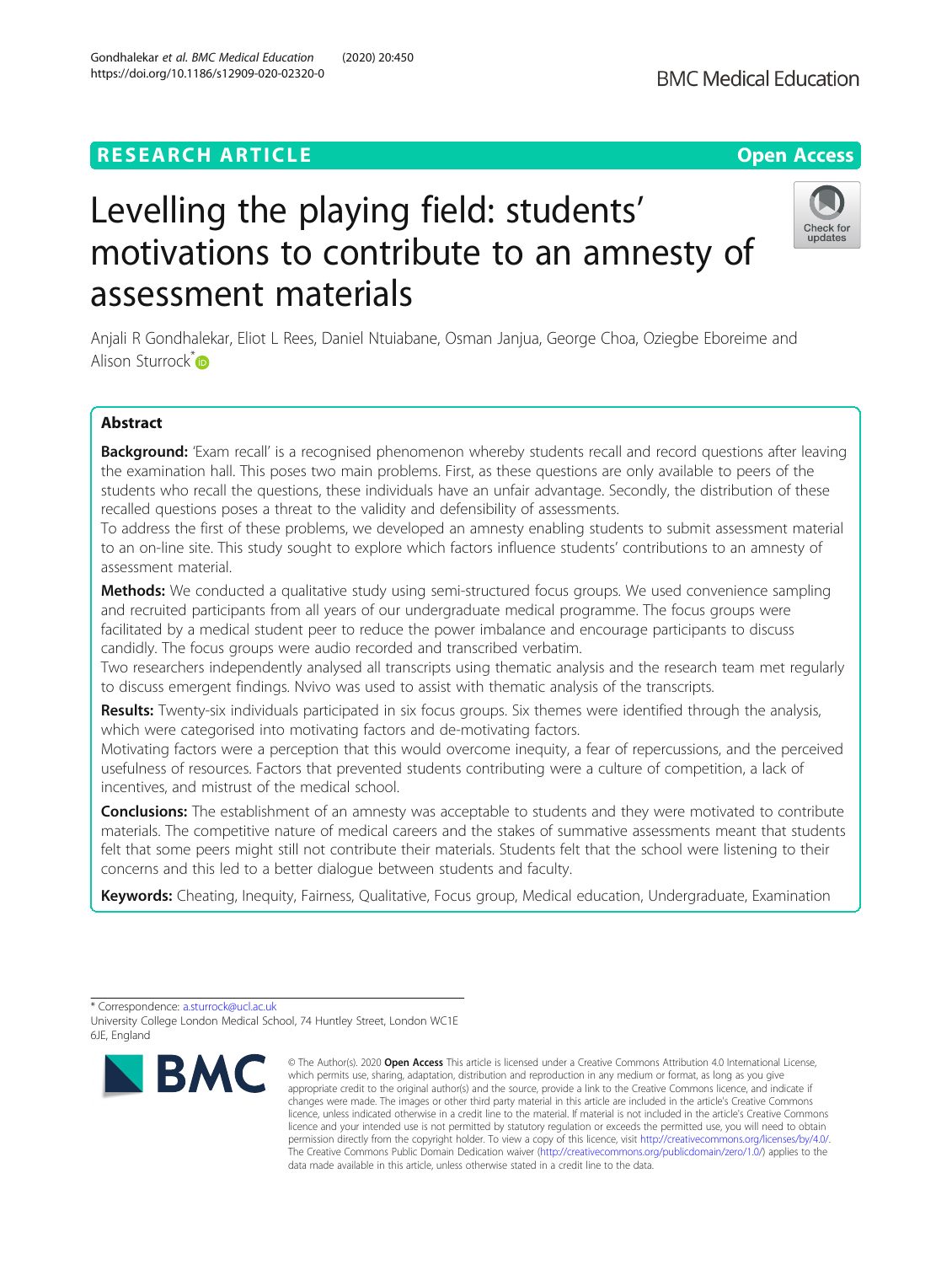### Background

Cheating is rife in medical education. One study estimates that up to 58% of medical students have cheated [[1\]](#page-5-0). This is a serious problem for three key reasons. Firstly, if students cheat on assessments then medical schools' judgements on competence may be flawed. Secondly, cheating is dishonest and unprofessional behaviour. It has been demonstrated that unprofessional behaviour in medical school is associated with future deficiencies in professionalism, and subsequent disciplinary action [\[2](#page-5-0), [3\]](#page-5-0). Finally, when performance in medical school is norm referenced (i.e. when applying for postgraduate training jobs), cheating puts some individuals at an unfair advantage.

There are many ways in which students cheat in assessments [[4\]](#page-5-0). One such way is 'examination recall', where students attempt to remember the questions that were in an assessment to pass them on to others [\[5](#page-5-0)]. One study found that as many as 89% of students participate in exam recall [\[6](#page-5-0)].

This high prevalence of cheating may seem surprising. However, many students engaged in these practices would not consider their activities to be cheating. Indeed, depending on how one defines 'recall', as few as 18% of students perceive these behaviours as unethical [\[7](#page-5-0)].

In many contexts, sharing previous assessment items has become part of the culture among medical students. Students may feel obliged to engage in exam recall as it is seen as 'the norm' [[8\]](#page-5-0). Nevertheless, this behaviour is a key area of concern for regulators. For example, in the UK context the General Medical Council would consider this misconduct as evidence of impaired fitness to practice [\[9](#page-5-0)].

Many programmes reuse assessment items to limit the burden of creating new items [\[10](#page-5-0)]. Students sharing questions recalled from assessments, therefore, are likely to negatively influence the psychometric properties of compromised material and jeopardise the integrity of future examinations [[11](#page-5-0)]. Whilst there is limited knowledge of the implications of sharing items on the integrity of examinations, Wagner-Menghin et al. concluded that there was little impact of question exposure in the context of a formative assessment but was unable to observe statistical differences to reflect this [[12\]](#page-5-0).

### Context

In the UK it is common for university students to be members of student societies and sports clubs, including groups specifically for medical students. In the academic year of 2018/19, concerns were raised by students at University College London Medical School (UCLMS) regarding members of student societies and sports clubs acquiring assessment material through examination recall and sharing them amongst these groups. In response, UCLMS introduced an assessment amnesty whereby medical students of all year groups were invited to submit (anonymously if preferred) assessment material they had in their possession. As a result of this amnesty, any student who was found in possession of material that had not been submitted would be perceived by the medical school as actively withholding assessment material. Students in this position would then be referred to Fitness to Practise procedures [\[9](#page-5-0)].

This study sought to explore which factors and characterise the factors that influence students' contributions to an amnesty of assessment material.

### **Methods**

This study was conducted at University College London Medical School (UCLMS). Ethical approval was granted from University College London's Research Ethics Committee (VPRO ID: 12725/003).

#### Design

As there has been no previous research regarding assessment amnesties in medical education, we conducted an exploratory qualitative focus group study taking a constructivist perspective [[13](#page-5-0)]. Constructivist research is collaboratively constructed through dialogue between researchers and participants and findings are interpreted by the researchers  $[14]$  $[14]$ . As such, the backgrounds, beliefs and values that the researchers bring to the study are of significance. We established a research team comprised of medical students (DN, GC & OE) and clinical academics with roles in teaching (AG & OJ) and assessment (ER & AS). This helped us to interpret the data through different perspectives.

#### Participants

We utilised a convenience sampling approach in which students from all six years of the undergraduate medical programme were invited to participate. Students received an invite to participate in semi-structured focus groups discussing assessment and feedback at UCLMS via email. Interested students were instructed to contact the student representative conducting the research. Students were not asked to specify whether they were members of any sports clubs or societies. Participants were provided pizza and refreshments. No other incentives were offered. In total, 26 students participated in the study and attended the focus groups.

#### Data collection

Focus groups were chosen as they offered an opportunity to explore contrasting views amongst medical student peers [\[15](#page-5-0)]. Semi-structured focus groups were conducted loosely following a topic guide which was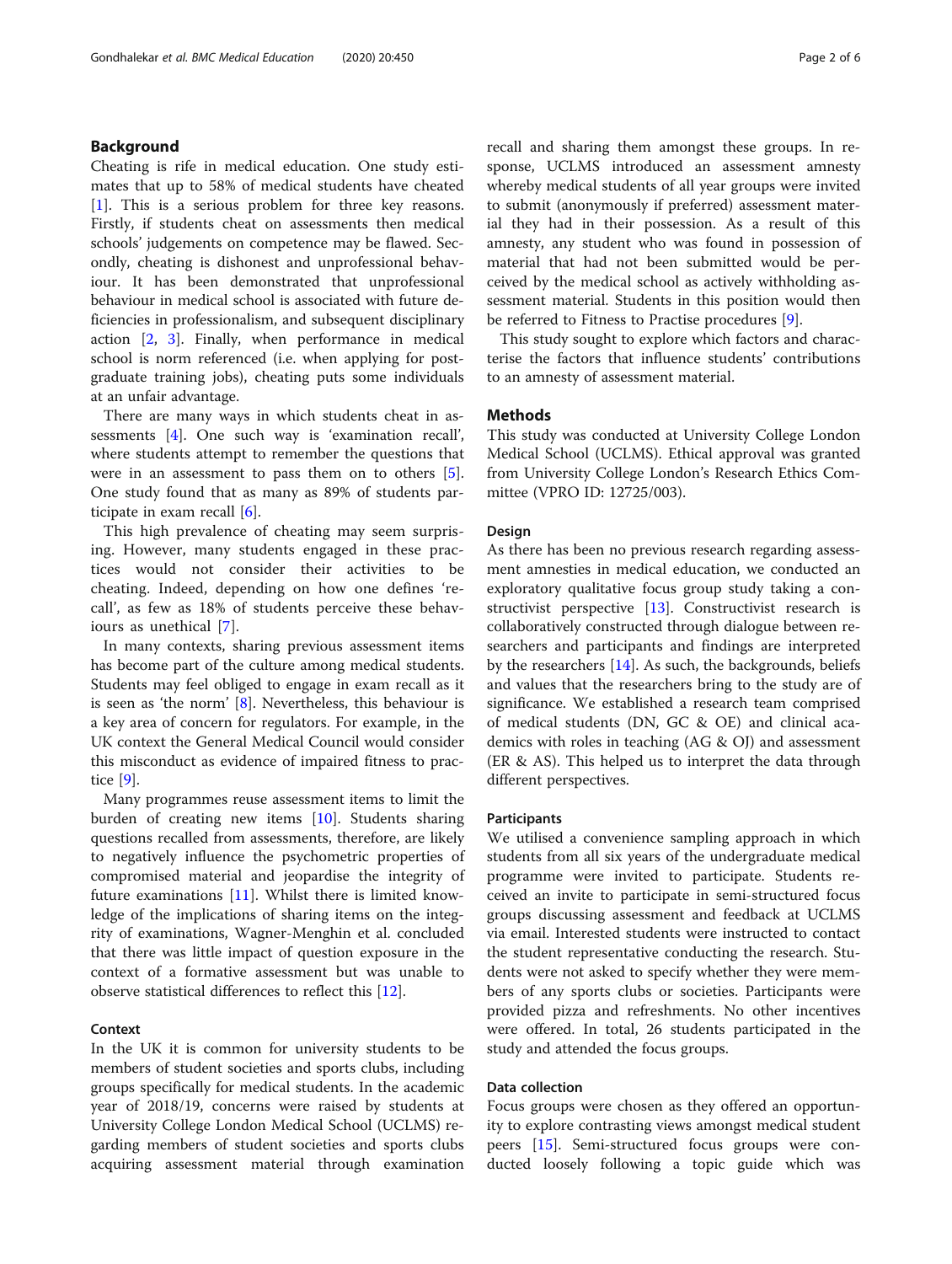constructed through discussion between staff and student researchers. The focus groups were held in the medical school building and were facilitated by a medical student peer (DN, OE or GC) to reduce any perceived power imbalances and encourage participants to discuss the amnesty with candour and without fear of repercussions [[16,](#page-5-0) [17\]](#page-5-0). All student facilitators were trained in qualitative data collection methods by faculty members. Faculty members were otherwise not involved in data collection. One focus group was held for each year group of the medical school.

The focus groups were audio recorded and transcribed verbatim by an independent transcription company. The transcripts were reviewed for accuracy and anonymised.

#### Data analysis

We employed thematic analysis as described by Braun and Clarke [\[18](#page-5-0)]. The research team independently read and familiarised themselves with all of the transcripts. Two researchers (AG & ER) analysed the first two focus groups coding inductively from the data. They met to discuss and confirm the identified codes and then both independently analysed all transcripts. The research team met regularly throughout analysis to discuss the codes and develop thematic categories. After all transcripts had been analysed, two researchers reread each transcript and coded the data to each theme to review fit and coverage [\[19](#page-5-0)]. The research team then met again to discuss emergent findings.

In order to maintain reflexivity throughout the research process, during each meeting we discussed amongst the group how our perspectives might be influenced by our roles within teaching and assessment.

Analysis was conducted using NVivo 12 (QSR).

#### Results

Twenty-six individuals participated in six focus groups lasting a mean of 48 min (range 28–63). Six themes were identified through the analysis, which are categorised into motivating factors (those that encouraged students to submit materials to the assessment amnesty) and demotivating factors (those which discouraged students from submitting materials) (Fig. 1). We will present each theme in turn with indicative quotations.

#### Motivating factors

Participants welcomed the introduction of the assessment amnesty and described it as a useful resource for learning and for preparing for summative assessments. They described three main reasons for why students may contribute assessment materials: overcoming inequity, fear of repercussions, and the usefulness of the resources.



Participants describe a sense of inequity in the medical school, whereby there was a perception that certain social groups had access to past assessment materials and others did not.

"I think my understanding was that it was … that some students had access to more information that was useful in exams than others because of like you know being in [team sports] as an example" (FG2)

"I don't see why if some people have access to question banks that other people shouldn't. I mean just from that very basic perspective." (FG1)

They felt that the introduction of an assessment material amnesty 'levelled the playing field' and helped move towards overcoming this inequity.

"I kind of see it as like the analogy of like legalising a drug or something that you're regulating it, you're taking control, so that there's not this like black market of questions going round to the people that are lucky enough to have access to it."  $(FG2)$ 

"The premise is good, you know standardising the same content available to everyone, rather than you know certain people within certain groups, such as societies, only having access to the best material potentially." (FG4)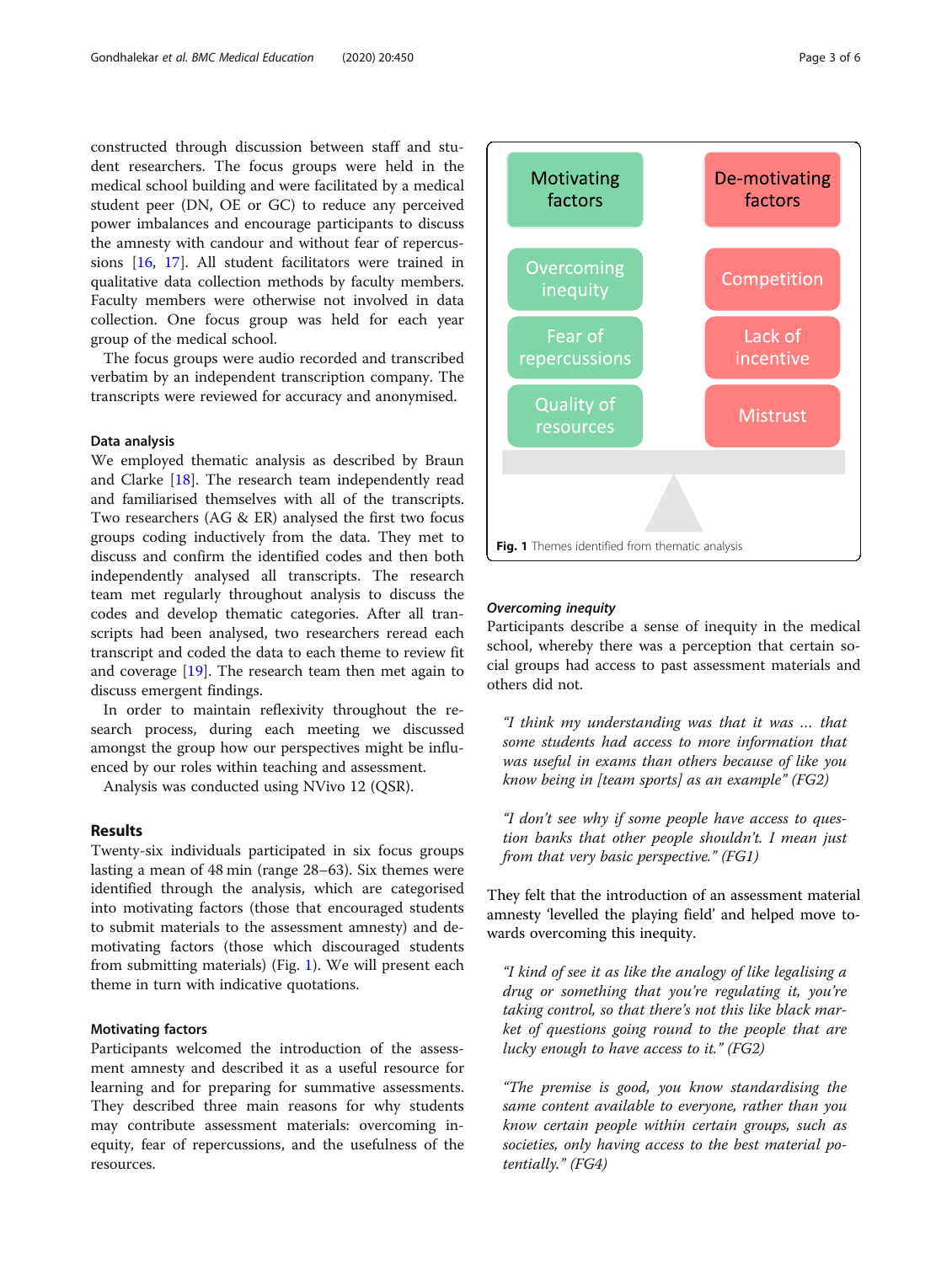Participants described concern amongst the student body about contributing to the amnesty for fear of getting in trouble with the medical school.

"Everyone's been emailing like oh you're going to get in trouble if you don't submit your materials and everything" (FG5)

"I think people were apprehensive about like getting into trouble, and I know it was made really clear that it was an amnesty and that you know no one is really going to get in trouble, but people were like why do I have to submit this  $\ldots$  " (FG4)

Participants described feeling there was a lack of assessment-related resources for them to use when preparing for summative assessments.

"And I think the fact that there are so many Google Drives and SBA banks and stuff just shows how desperate people are for those mock questions and the practice that you really need to prepare yourself for an exam and there's just not enough provided by the medical school, so you have to go to the black market." (FG2)

They felt that sharing the assessment materials that were currently on the 'black market' would also enable the medical school to feed back on their utility as learning resources.

"I was reading the PDF that was up on Moodle about this, and it said like the materials that have been handed in are like unhelpful and actually not what UCL want you to learn - and that's important for us to know as well. I think if you also … as part of the framing in a positive light would say'If you give us this we can give you feedback on what's useful and what's not, and we can upload the stuff that's useful and you can download it, and this big OSCE pack that's been going round for years and years that's awful, don't go near it because it's not going to help you prepare for the real OSCE' - and whatever, like that feedback is useful to us when we're studying" (FG1)

### Withholding assessment materials

Participants, however, were cautious that not all materials had been submitted. They described three main reasons for why students might not contribute materials to the assessment amnesty: competition, lack of incentive, and mistrust.

Firstly, they recognise the importance of their performance relative to their peers. In the United Kingdom, medical students' rankings (in terms of deciles) contribute significantly to their scores on applications for medical graduates' first postgraduate jobs (the foundation programme). Consequently, there was a perception that students wanted not only to perform well on assessments, but to perform better than their peers. This resulted in a culture of competition, which may lead to students choosing to withhold materials from the amnesty to preferentially advantage themselves and their friends.

"Just that people don't want to necessarily share what they've got  $\ldots$  " (FG2)

"But some people don't want that. If everybody wanted a level playing field then everybody would share their resources." (FG6)

"If people are giving in SBA materials that they shouldn't have  $\ldots$  they're no longer useful  $\lceil \ldots \rceil$  the reason people are using them is so that they know previous questions – it gives them the upper hand." (FG1)

In final year, when their summative assessment scores do not contribute to their postgraduate applications, they describe a more collaborative culture.

"I think that's an atmosphere of final year, everyone wants to help each other, because there's no deciles or anything" (FG1)

"It's got a lot more collaborative, and it's got a lot more … everyone wants everyone to succeed, … "  $(FGI)$ 

#### **Lack of incentive**

Participants described a lack of incentive for students to contribute their materials to the amnesty.

"And the problem is how … you know there are still going to be groups of people  $\lceil \ldots \rceil$  who have you know the best resources, and what incentive do they have to give it?" (FG6)

"And why would a person in that year give it in when they know that if they keep hold of it it could potentially come up in an exam?" (FG6)

As they felt that not everybody would contribute their materials, they felt this could potentially disadvantage those that do relative to those that do not.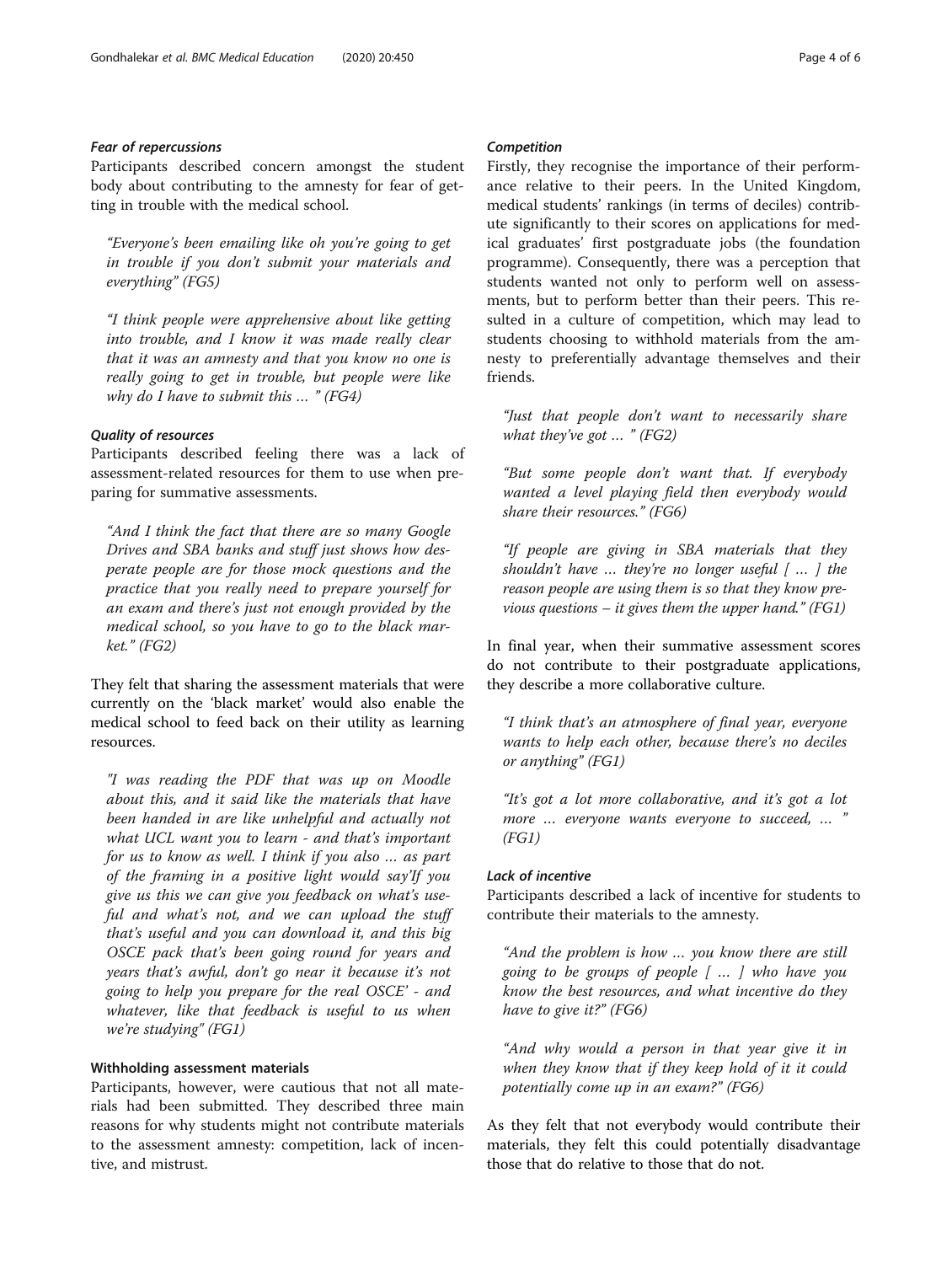### **Mistrust**

Participants were also cautious about the motivations of the medical school in creating the assessment material amnesty. Some were sceptical the resources would be shared amongst the students.

"Not meaning to be sceptical here, I'd be really excited to see the med school actually helping us by using our resources for us and not just being like 'Well we just want to take it'  $-$  take it away" (FG3)

"I don't know, say people handed in like questions or whatever – will we actually see those questions?"  $(FG3)$ 

#### **Discussion**

This study sought to explore the factors that motivate students to contribute to an amnesty of assessment materials. We found a strong sense of collaboration amongst students wanting to improve the equity of access to assessment resources for everyone. Some students contributed to the amnesty out of fear of repercussions from the medical school or General Medical Council (GMC) for not submitting assessment materials in their possession. This suggests that the introduction of the amnesty raised awareness amongst students that distributing assessment materials obtained illicitly (e.g. through exam recall) was unprofessional behaviour.

Whilst many students described a desire to 'level the playing field' in terms of access to assessment materials and have supported the ethos of the amnesty, some students were sceptical about whether all students are likely to contribute to the amnesty. This is perhaps due to the perceived advantage that some students have by withholding assessment resources in enabling them to achieve overall higher educational performance relative to their peers.

In the UK, students' first postgraduate training job applications are allocated based on a mix of overall performance at medical school, and performance on a situational judgement test [\[20\]](#page-5-0). The high stakes nature of these job applications means that students not only want to perform well in their assessments in order to pass, but they want to perform better than their immediate peers in order to be ranked more highly. This external pressure is likely to influence behaviour. This behaviour may not be limited to learning [\[21\]](#page-5-0).

This is the first study exploring students' engagement with an innovation aimed at addressing cheating culture in a medical school and has identified some novel insights. Our study benefits from the involvement of students in the recruitment, organisation, and facilitation of the focus groups and their contribution to the data analysis.

These strengths notwithstanding, this study has a number of limitations.

Firstly, it was undertaken at a single medical school. While these findings may be transferable to other medical schools who adopt an amnesty approach, the culture within the school is likely to influence students' engagement.

Secondly, the focus groups were undertaken prior to the release of amnesty assessment material. Consequently, students were unable to comment during focus groups on the quality of the submitted assessment material, its impact on their exam preparation, and usefulness as a revision resource.

Finally, we used a convenience sampling approach. Participants were a self-selecting group, who may not be representative of the wider student body in each year group. However, we did find that the major themes identified across the different focus groups (with different year groups) were consistent.

This study provides insight into students' perceptions of the introduction of an assessment amnesty. We are yet to see the full impact of the introduction of the assessment amnesty in terms of how medical students value the amnesty material, how it has been utilised, and whether students will continue to recall and share new assessment items. Furthermore, we do not yet know what the effect of releasing these assessment items in the form of an amnesty will have on the psychometric properties of the items.

Amidst speculation about the equality that the assessment potentially offers, there is still a great deal of debate on whether the amnesty can ever truly level the playing field. Moreover, whilst there is some suggestion that the student body is more likely to trust the motives of the medical school, further data into students' reservations about the medical school are yet to be explored.

Furthermore, we need to consider the implications for those students that do not submit assessment material in their possession and how action taken against such individuals could further impact on the relationship between faculty and students. Moreover, it is clear that there is a fine balancing act to be maintained between the need to develop a culture of trust between faculty and student whilst respecting the boundaries that have been outlined by the institution, which remains accountable for it assessment processes.

Future research should focus on psychometric analyses of items in the assessment bank that are known to be available to students' (e.g. in an amnesty), students use of the amnesty resources, and the effect of an amnesty on the culture of cheating.

#### Abbreviations

UCLMS: University College London Medical School; DN: Daniel Ntuiabane; GC: George Choa; OE: Oziegbe Eboreime; AG: Anjali Gondhalekar; OJ: Osman